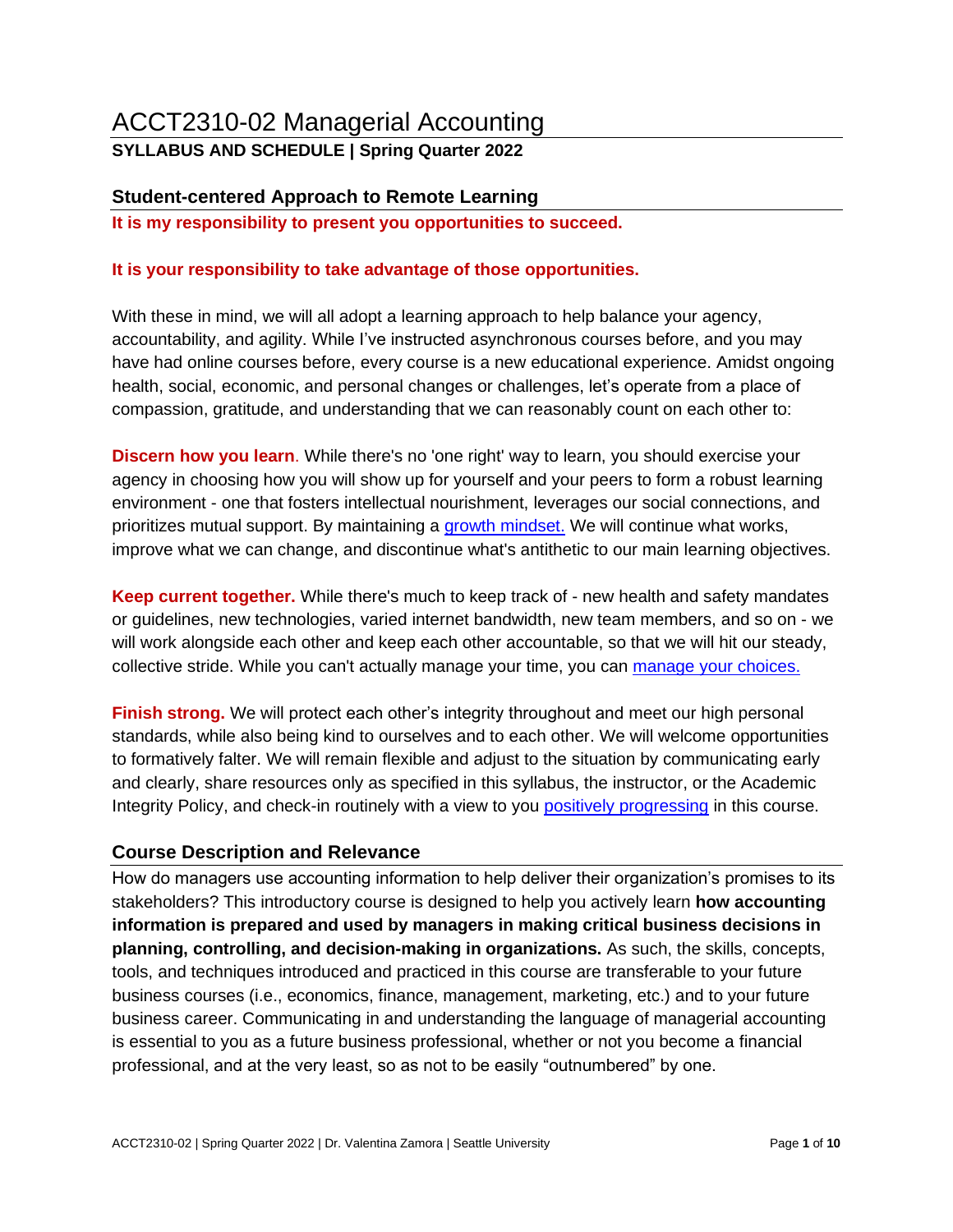# **Course and Instructor Information**

| Course code:         | ACCT2310-02         | Instructor:  | Dr. Valentina Zamora                         |
|----------------------|---------------------|--------------|----------------------------------------------|
| Number of credits: 5 |                     | Canvas site: | ACCT 2310 02 22 SQ                           |
| Course format:       | Asynchronous online | Email:       | zamorava@seattleu.edu                        |
| First due date:      | Monday, March 28    | Phone:       | 206-296-5703                                 |
| Last due date:       | Saturday, June 11   |              | Virtually, in Zoom: Select slots in Bookings |

# **Office Hours for Students**

Office hours are a chance for us to meet one-on-one or in small groups to discuss the course, your learning, your future plans, or just to check in. My weekly availability will change as I anticipate your needs change. To meet virtually, select one 10-minute (or two back-to-back slots) using the Bookings link provided above. Once you've booked a virtual meeting, you'll receive an email confirmation with the Zoom meeting ID to join. I've set up a waiting room to ensure you receive my full attention during your time slot – and to maintain your privacy.

# **Contact and Response Times**

**Use SU email to get a timely response:** Your email subject heading should read "ACCT2310 - XX" where "XX" is the area of concern (e.g., questions about course materials, discussion and documentation of extenuating circumstances, advanced requests related to Zoom sessions or assignments, etc.). Due to the constant threat of viruses, I delete without reading any messages without a subject, or with a subject that I find suspicious. If you practice good business communication skills and use SU email to contact me, you can generally expect a response within the next business day (i.e., Mondays to Fridays, except holidays). You are responsible for any and all messages and announcements that I send. It is also your responsibility to maintain free space in your mailboxes so that you can receive messages with attached documents.

# **Course Learning Objectives**

On successful completion of this course (i.e., by *passing* this course), you will be able to:

- 1. Measure economic activity and use accounting judgment to explain and analyze an organization's performance;
- 2. Apply accounting concepts, tools, and techniques to inform and interpret short-term business decisions; and
- 3. Evaluate both quantitative and qualitative factors to recommend one among alternative courses of action

# **Albers Undergraduate and Accounting Program Learning Outcomes**

- 1. Demonstrate understanding of the body of knowledge encompassed by the Undergraduate Business Foundations courses (Albers Undergraduate Program);
- 2. Propose alternatives in a managerial decision context using cost analysis to support your reasoning (Accounting Program); and
- 3. Weigh the ethical, stakeholder, and stewardship implications of an accounting decision (Accounting Program).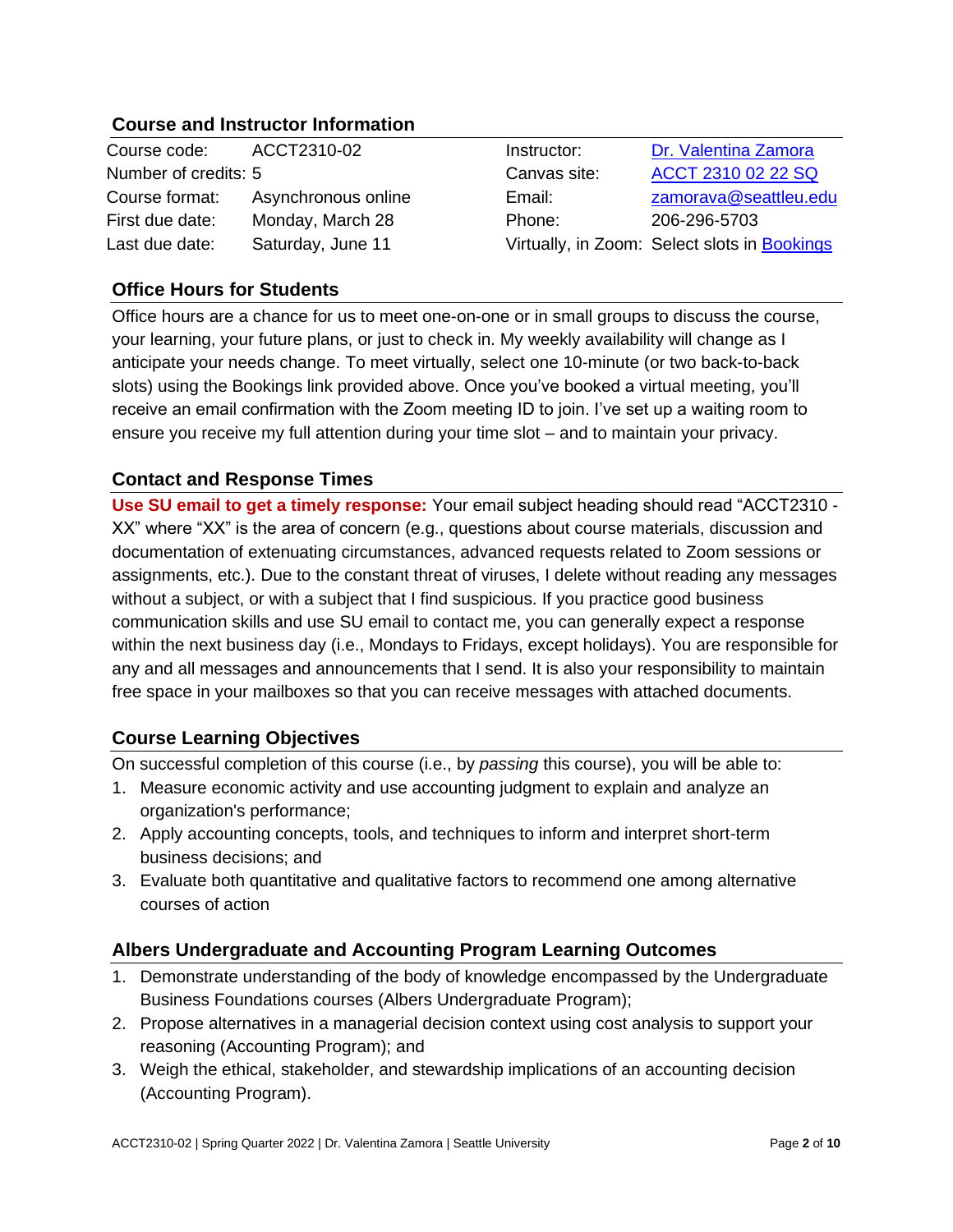# **Assignments and Grading**

| <b>ASSIGNMENTS</b>          | <b>LEARNING OBJECTIVES</b> | <b>POINTS</b> | <b>WEIGHT</b> | <b>DUE DATES</b>        |
|-----------------------------|----------------------------|---------------|---------------|-------------------------|
| <b>Adaptive Readings</b>    | 1, $2$ , and $3$           | 40            | 10%           | Tuesdays, 11:59 p.m. PT |
| <b>Homework Sets</b>        | 1, $2$ , and $3$           | 80            | 20%           | Tuesdays, 11:59 p.m. PT |
| <b>Instructional Videos</b> | 1, 2, and 3                | 24            | 6%            | Thursdays, 11:59 PT     |
| Quizzes                     | 1, $2$ , and $3$           | 80            | <b>20%</b>    | Sundays, 11:59 p.m. PT  |
| <b>Team Cases</b>           | 1, 2, and 3                | 76            | 19%           | May 5 and June 9        |
| Exams                       | 1, $2$ , and $3$           | <u>100</u>    | 25%           | May 8 and June 11       |
| <b>Totals</b>               |                            | 400           | 100.0%        |                         |

**Note 1**: Limit discussion of all assignment types to instructions, requirements, and guidance. Unacknowledged sharing, copying, or using any (even partial) solutions with present or past students or teams is prohibited and will be addressed based on the Academic Integrity Policy. **Note 2**: Protect your integrity. Submit only your own work, refrain from using any outside sources or people to help you, refrain from allowing another person to share, copy, or use any of your work, and turning off and keeping out of view all electronic devices, including cell phones. **Note 3**: Recovery points are possible for insightful contributions after assignment due dates.

# **Assignment Descriptions**

**Adaptive Readings.** Eight adaptive readings worth five points each check your comprehension and metacognition. Each is online, untimed, open resources, and allows for one, penalty-free revision by the due date. Take extra notes on the micro-lectures to set yourself up for success.

**Homework Sets.** Eight homework sets worth ten points each reinforce concepts and skills. Each is online, untimed, open resources, and allows for one penalty-free correction by June 6.

**Instructional Videos.** Eight instructional videos worth three points each share your knowledge and hence deepen your learning. Each is online, untimed, open resources, and peer-reviewed.

**Team Cases.** Two team cases worth thirty eight points each reify and integrate your learning across modules. Thirty points are based on your team's final work product. Five points are based on teamwork evaluations, and three points are based on instructor and peer team evaluations.

**Quizzes.** Eight quizzes worth ten points each test your competency level. Each is online, timed, locked browsers, closed resources, open blank Excel and calculator, and allows for a second, full attempt with a 10% score penalty. There is a 10% late penalty per day after the due date.

**Exams.** Two exams are worth fifty points each. Exams are online, timed, locked browsers, closed resources, open blank Excel and calculator, and allow for one attempt only. The midterm is based on the first four modules only. The final is based on the last four modules only.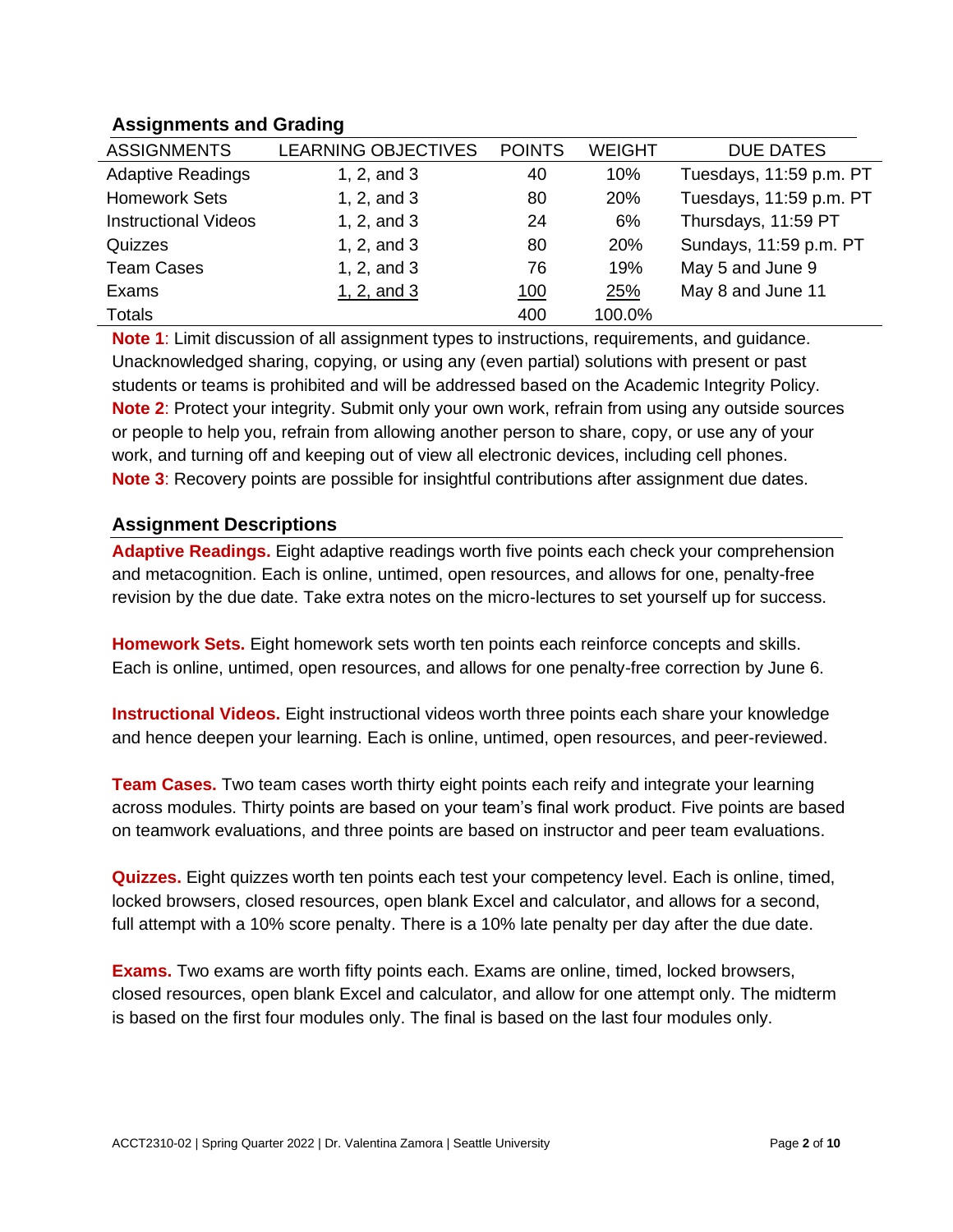| Letter grade, Grading scale, and Historical frequency |  |  |  |  |
|-------------------------------------------------------|--|--|--|--|
|-------------------------------------------------------|--|--|--|--|

| A [Superior] | 100-94%     | - 8%   | в-                      | 82-80%                     | 18% |
|--------------|-------------|--------|-------------------------|----------------------------|-----|
| А-           | 93-90%      | $22\%$ | $C+$                    | 79-77%                     | 8%  |
| B+ [Average] | 89-87%  17% |        | $C$ [Adequate] $76-73%$ |                            | 5%  |
| B [Good]     | 86-83%      | 15%    |                         | C- and below 72% and below | 7%  |
|              |             |        |                         |                            |     |

# **Grading Procedures and Policies**

# **ACTIVE PARTICIPATION AND WORKLOAD EXPECTATIONS**

You develop professionalism by practicing an appropriate tone in your work and participation. Research studies show that when students actively ask and answer questions, they take greater interest in the material, they clarify shared misconceptions, and they retain more information.

You are expected to actively participate in all learning activities. Graded participation includes weekly instructional video collaborations with peer reviews, and two team cases with peer reviews. Given ongoing circumstances this term, flexibility is key, and my primary goal is to enable you to focus on your learning while adjusting, for example, when a family member is unwell and needs your support.

In an asynchronous course, the total "structured time" of coursework is comprised of individual and team learning activities. You can expect to devote an average of three hours of structured time of coursework for every course credit. **As this is a 5-credit class, you can reasonably expect a weekly average of fifteen hours of total structured time for coursework, which includes reading, note-taking, reviewing, assignments, team meetings, etc.** I have spread the workload thoughtfully for the course, but if you find you have less than normal amount of work one week, you can prepare ahead for future modules.

This course makes rigorous demands on your critical thinking, analytical, and communication skills. It requires you to assimilate material, understand it in some depth and then apply it to various contexts. It should therefore not be undertaken casually. It also tends to be cumulative if you fall behind or feel challenged by material early in the course, it becomes more difficult to catch up later. Seek guidance in a timely fashion and take on all opportunities to learn and grow.

# **ASSIGNMENT DEADLINES AND EXTENSIONS**

It would greatly help the learning process if you are able to submit your assignment by the stated deadlines. However, these are not normal times! If you find that you are unable to complete an assignment on time, *please communicate with me*. I'll do my best to be flexible; for that to happen, we need to keep in dialogue so that we can troubleshoot together.

To help keep yourself on track, I strongly encourage you to plan ahead: Use the course schedule to see when assignments are due, and to setup calendar reminders. Block out routine times in your calendar now for when you'll work on assignments for this course. Give yourself more time than you normally would; we all know it's a bumpy time outside the course!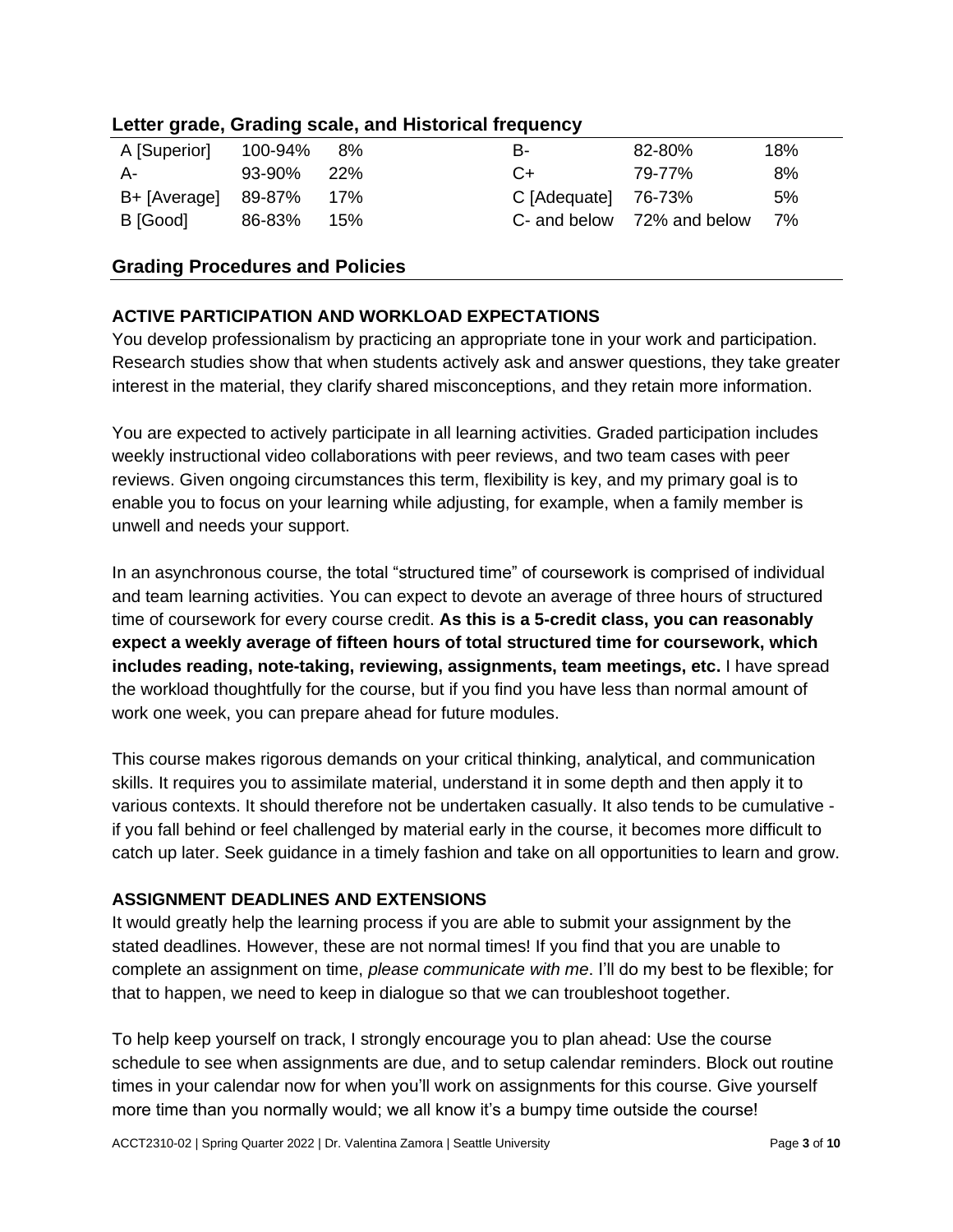An agreement to receive an Incomplete (I) grade may be negotiated if your circumstances do not allow you to finish the course on time. The Incomplete Grades Policy of the university is available on the Office of the Registrar web site: [https://www.seattleu.edu/redhawk](https://www.seattleu.edu/redhawk-axis/academic-policies/)[axis/academic-policies/](https://www.seattleu.edu/redhawk-axis/academic-policies/)

# **Course modality, Canvas organization, and Workflow schedule**

The course modality is ['asynchronous,](https://www.seattleu.edu/business/news-events/covid-19/asynchronous-faqs/)' which means that you will start and complete one module per week, and each module includes individual and team deliverables. Hence, the course is neither self-paced nor self-study. To help keep you on track and accountable, there are Tuesday, Thursday, and Sunday due dates that serve as milestones, and Learning Lab sessions on Wednesdays in Zoom and appointment slots throughout the week. In general, we will introduce one chapter each week, so the Canvas site is organized as one module per week. Use the workflow schedule to help you plan individually, as part of a team, and for the term.

There are five workflow parts in each module designed to help you sequentially 'level-up,' as consistent with the [Ignatian Pedagogical Approach of Context-Experience-Reflection-Action-](https://www.seattleu.edu/media/university-core/files/Ignatian-Pedagogy.pdf)[Evaluation.](https://www.seattleu.edu/media/university-core/files/Ignatian-Pedagogy.pdf) Complete part 1 (the micro-lectures and adaptive reading) by Tuesday, so that you take begin practicing new concepts and competencies in Part 2 (the homework set). Clear up muddy points during Part 3 (the Learning Labs on Wednesdays in Zoom). Complete part 4 (the instructional video collaboration). If necessary, correct your homework, also by Thursday. Complete part 5 (the peer review and the quiz) by Sunday. This cycle repeats weekly.

The assignments in this course build on one another, so the feedback process is an important part of your learning. My plan is therefore to return your assignments as soon as possible after you have submitted them. Faster feedback means you're more likely to remember what you submitted and can more easily incorporate the feedback for the next assignment.

Three anchors will characterize our shared responsibilities for learning in this course:

- 1. **Resonant** we will anchor, conceive, discover, and micro-drill managerial accounting concepts, tools, and techniques using preparatory, active learning activities in Canvas, and supported and reinforced during Wednesday Learning Labs and office hours.
- 2. **Relevant**  we will engage in sense-making using a managerial accounting lens to make new connections to your past/concurrent courses and experiences, real world events, and organizations of interest; and
- 3. **Reflective** we will enhance your learning by asking what, so what, and now what to develop new insights.

To operationalize this approach, you should come prepared to ask or answer questions from your work in Canvas and in weekly Learning Labs; discuss related issues, other points of view, or even opposing ideas. If you find that you haven't managed to complete what's expected per the class schedule, you will likely find a particular learning activity frustrating, since we will build on and apply the coursework each time (including troubleshooting the issues you found most perplexing), and Learning Labs will not involve regurgitating the textbook or Canvas content.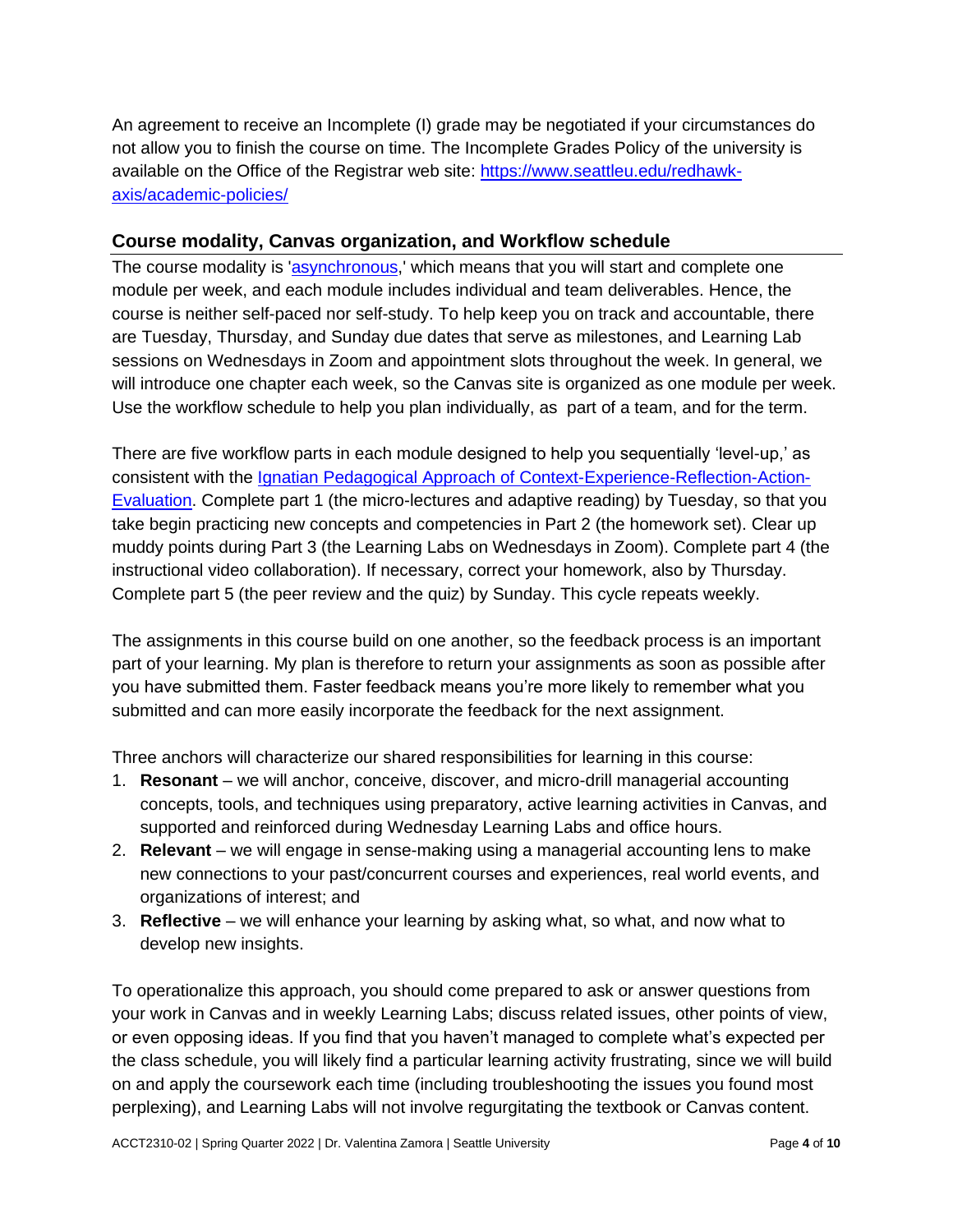# **Required Materials and Technology**

**CONNECT Online Access Card to: Garrison, Noreen, and Brewer's Managerial Accounting, 17th edition.** In order of most cost-effective, purchase: (a) [directly through Canvas;](https://video.mhhe.com/watch/4q72PpEpzkXAd3hW4o52c8) (b) from the [publisher](https://www.mheducation.com/highered/product/managerial-accounting-garrison-noreen/M9781260247787.html#interactiveCollapse) (scroll down and click on the DIGITAL tab); or (c) from the [SU Bookstore.](https://www.bkstr.com/seattleucampusstore/course-materials-results?shopBy=course&divisionDisplayName=&departmentDisplayName=ACCT&courseDisplayName=2310§ionDisplayName=02&programId=3771&termId=100073584) What you MUST DO is thoughtfully and thoroughly read the assigned materials and complete the assignments weekly. What you MAY CHOOSE IS HOW to complete assignments in the order and pace that aligns with your [varying attention types,](https://stevenberlinjohnson.com/your-attention-please-ab2f7586f68e) rather than in the order given. Troubleshoot [online](https://mhedu.force.com/CXG/s/) or call **1-800-331-5094**. Prepare your own notes, handouts, and questions. Good notetaking skills are vital to your career given you can't always expect to access technology and to be given notes.

CONNECT gives you required access to the assignments and assessments and have unique features to facilitate your learning. First, the [SmartBook](https://www.youtube.com/watch?v=PknZUW3jN6E&feature=emb_logo) feature facilitates adaptive reading, which means that you will get timely feedback on your knowledge acquisition from reading, so you can identify areas to improve, and [review for tests effectively and efficiently.](https://www.youtube.com/watch?v=hqbY2tVNDeI&feature=emb_logo) Second, the browser lockdown feature helps protect your integrity, and hence, the validity of the assessment environment wherein you will demonstrate your achievement of the course learning objectives. What you MUST DO is consistently and persistently maximize the knowledge opportunities in Connect. What you MAY CHOOSE IS HOW to complete the assignments in a habitual manner that aligns with your underlying preferences for [routine and rewards.](https://charlesduhigg.com/how-habits-work/)

**Device, browser, and bandwidth: Computer (laptop or desktop) with reasonably reliable internet connection, and the** [Chrome browser with Proctorio extension.](https://mhedu.force.com/CXG/s/article/Waiting-for-connect-mheducation-com) What you MUST DO is periodically test the full functionality, accessibility, and virus protection of your devices, browsers, and bandwidth. What you MAY CHOOSE IS HOW you set up your physical workspace for privacy and productivity. [Here's some technology tips & help.](https://cdlihosting.com/cdlihelp/customguides/techtips/)

**Learning management system for group collaborations**: **Canvas**. What you MUST DO is diligently use this system to conduct your peer-shareable work. Here's the [communication](https://seattleu.instructure.com/courses/1593108/pages/class-participation-and-discussions)  [approach to make your work shareable.](https://seattleu.instructure.com/courses/1593108/pages/class-participation-and-discussions) What you MAY CHOOSE IS HOW to organize your work to maximize shareability. Links to shared files in OneDrive, Google Drive, etc. are unacceptable. Troubleshoot [online](https://www.seattleu.edu/cdlihelp/students/canvas/) or call **1-844-668-0893.**

**Business applications**: **Office 365 and Power BI**. What you MUST DO is use these applications and its features (e.g., Excel cell-referencing) so that your work is readily transmittable, readable, and instructive for others. What you MAY CHOOSE IS HOW to format your work (e.g., Excel worksheets). Set up your [free access to Office 365 via SU,](https://www.seattleu.edu/its/support/guides/office-365/) and free access to [Power](https://powerbi.microsoft.com/en-us/getting-started-with-power-bi/) BI. Apple devices may not work, but a bandwidth-intensive alternative is to [access Office 365 and Power BI via the SU Virtual Desktop.](https://www.seattleu.edu/its/collab/virtual-desktop/) Here's a link to [free Excel training,](https://support.microsoft.com/en-us/training) [quick references,](https://support.microsoft.com/en-us/office/office-cheat-sheets-61abfe7b-1c43-483c-b82b-3806d80e027e) and [keyboard shortcuts.](https://support.microsoft.com/en-us/office/keyboard-shortcuts-in-office-e765366f-24fc-4054-870d-39b214f223fd) Here's a link to [free Power BI training.](https://docs.microsoft.com/en-us/learn/powerplatform/power-bi?WT.mc_id=sitertzn_learntab_guidedlearning-card-powerbi)

**Calculator: Simple will suffice**. You do not need a financial calculator (e.g., Ti-84 plus).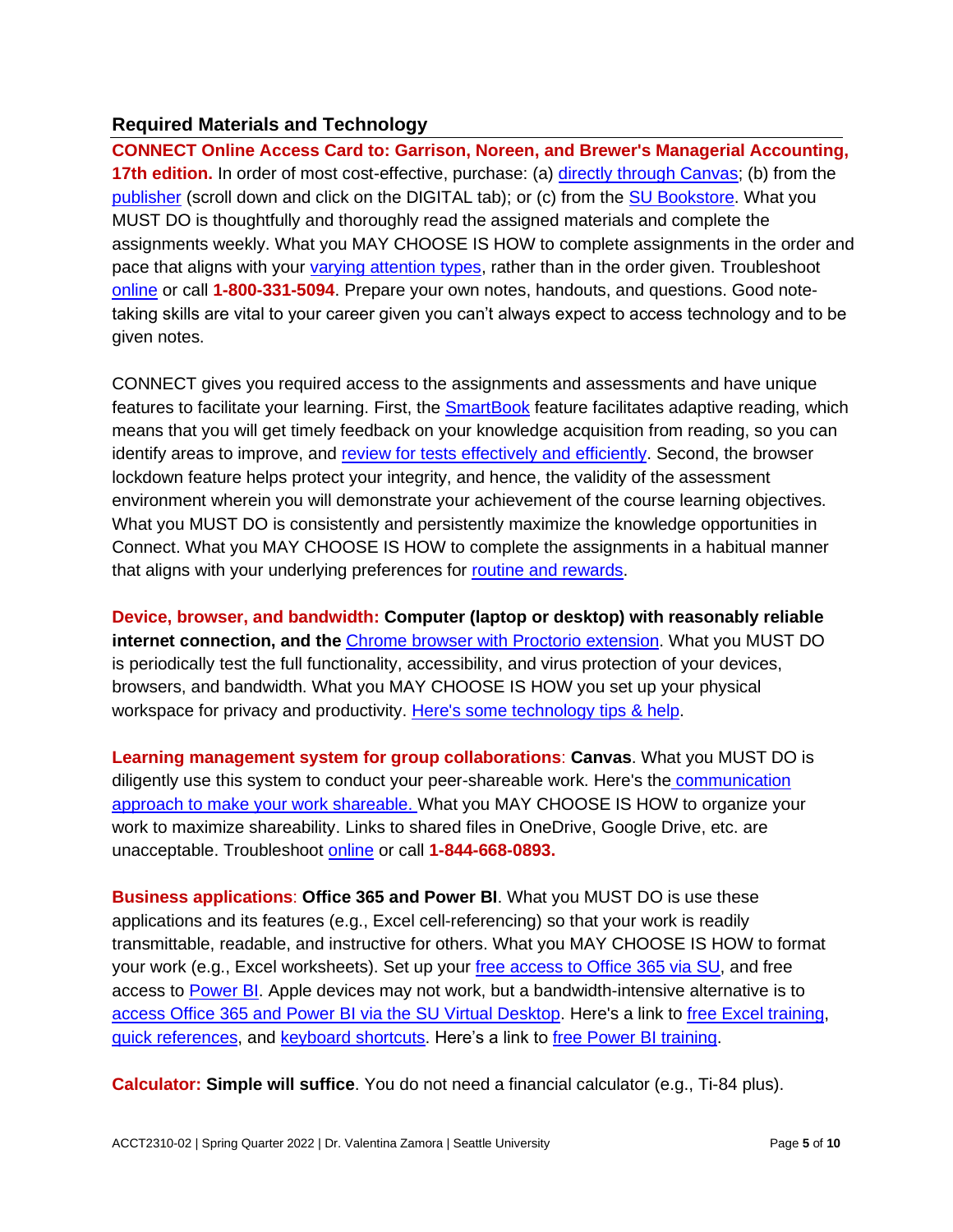# **Course Resources and References**

My goal is to create a learning environment in which you can be successful and feel supported. I will work hard to create and improve the learning environment throughout the term based on my own observations of the course and your feedback on what would help you learn more. In return, I ask and encourage you to make the most of this learning opportunity.

You may find that some of your previously successful strategies in face-to-face settings are less suited to this 'flipped' course format. Developing new strategies will help your learning greatly.

I encourage you to explore the resources below and to work on the assumption that you'll always be developing some new strategies that will help you become a more flexible learner. I am keen to support you in that growth, and plan to build in opportunities for us all to share new strategies with one another either in scheduled class time or via Canvas.

Your fully-charged laptop. Many of the materials we use will be on Canvas, so please use your laptop routinely. If you don't have access to a laptop, you can [borrow a Chromebook from](https://libguides.seattleu.edu/technology)  [the Library](https://libguides.seattleu.edu/technology) – see "Academic resources" below. Moreover, research shows that your learning is greatest when you are actively involved in making sense of new concepts ("constructing knowledge") and when you do this in community with other students. We will use this approach, so you can expect to:

- engage in plenty of learning activities to build on the week's preparation materials
- work in small groups on weekly assignments and for those groups to change on occasion
- ask your instructor for clarifications, rather than expect lectures.

**Your classmates.** Your classmates are a valuable resource as they have access to the course materials. Past students do not. You will be working with your classmates weekly, so it is to your mutual benefit to get to know each other and [setup systems for a high-functioning team.](https://hbr.org/2016/06/the-secrets-of-great-teamwork) Expect to support each other as this is the way in the real world.

**Your financial accounting materials:** ACCT 2300 – Financial Accounting - is a prerequisite for this course. Hence, you must **review and practice problems to the extent you feel "rusty,"** especially the concepts related to Sales, Inventory, Cost of Goods Sold, how to prepare T-accounts and/or journal entries, and relationships among the basic financial statements. I also recommend you review the **IMA Statement of Ethical Professional Practice**.

**Accounting tutoring services**: The Accounting Department has hired lead tutors. Tutoring is free, flexible, and staffed throughout the week. I highly encourage you to contact them. Sometimes a different voice or perspective is all it takes to solidify understanding. Note the tutors will not directly give answers to problems, but they will walk you through the concepts to help you answer questions. You can [book](https://outlook.office365.com/owa/calendar/AccountingLab1@redhawks.onmicrosoft.com/bookings/) multiple, back-to-back meeting slots as necessary.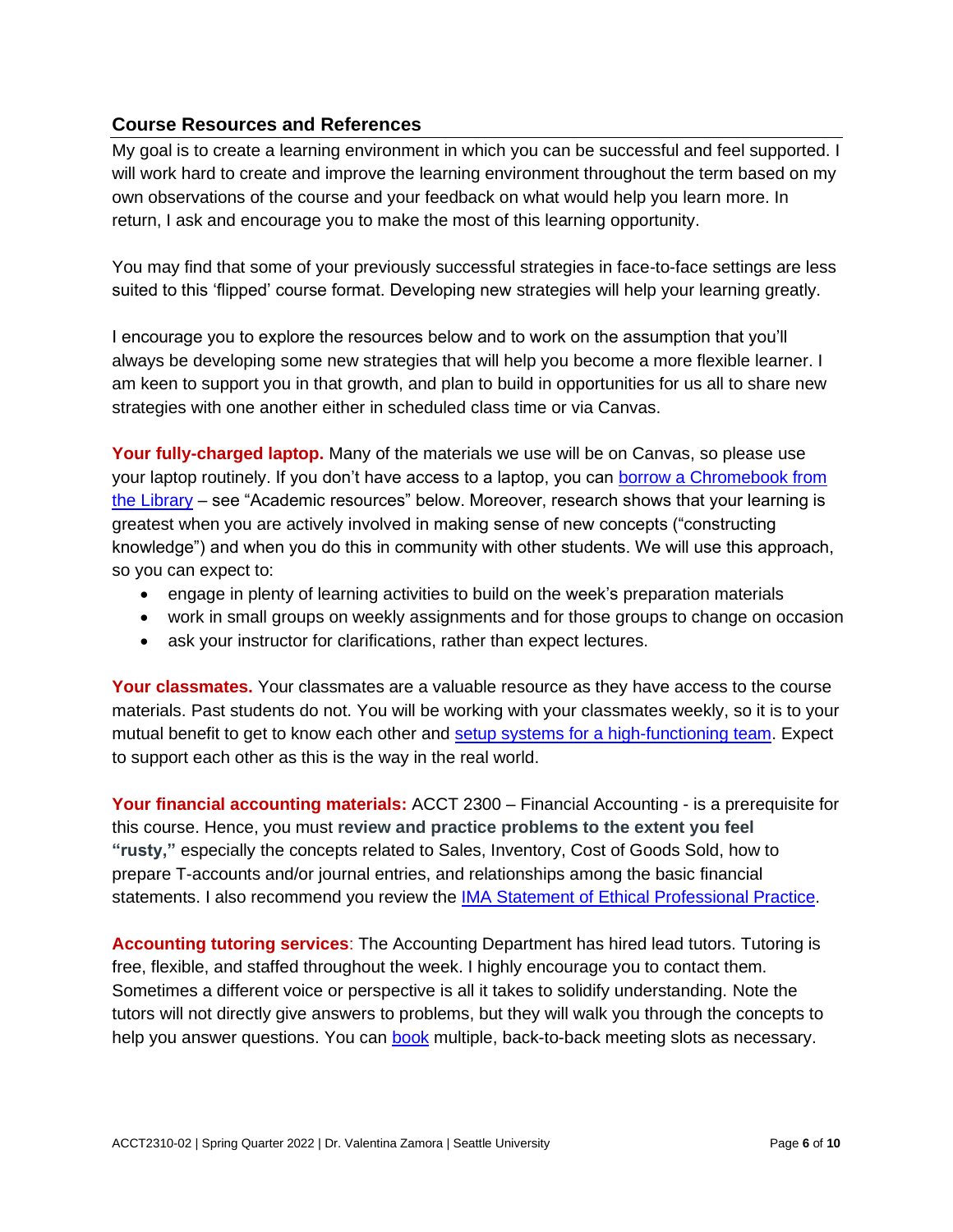**Business periodicals and journals:** Access the [WSJ,](https://primo.seattleu.edu/permalink/f/olv9iv/CP71186177150001451) [FT,](https://primo.seattleu.edu/permalink/f/olv9iv/CP71186165710001451) [NYT,](https://primo.seattleu.edu/permalink/f/olv9iv/CP71226258600001451) [HBR,](https://primo.seattleu.edu/permalink/f/olv9iv/CP71185743750001451) [CFO,](https://primo.seattleu.edu/permalink/f/olv9iv/CP71185744910001451) and [The](https://primo.seattleu.edu/permalink/f/olv9iv/CP71185505580001451)  [Economist](https://primo.seattleu.edu/permalink/f/olv9iv/CP71185505580001451) via the [SU library](https://www.seattleu.edu/library/). Start with the [research introduction page](https://libguides.seattleu.edu/business) and contact the Business Research Librarian from there. Also, subscribe or follow relevant media such as the [IMA](https://www.imanet.org/?ssopc=1) and the ones from the following professional service providers: **Deloitte, [KPMG,](https://advisory.kpmg.us/insights/insights-for-your-role/cfo-real-insights.html) [EY,](https://www.ey.com/en_gl/cfo-agenda) and [PwC.](https://www.pwc.com/us/en/cfodirect.html)** 

### **University Resources to support your learning**

#### **ACADEMIC INTEGRITY TUTORIAL**

The integrity of your degree is important, and as such, academic dishonesty in any form will not be tolerated. Academic dishonesty is a serious offense against the academic community and will be addressed based on the Academic Integrity Policy. To protect your integrity, take the Academic Integrity Tutorial:<https://www.seattleu.edu/academic-integrity/resources-for-students/> **LIBRARY AND LEARNING COMMONS** <http://www.seattleu.edu/learningcommons/>

# **WRITING CENTER**

The Seattle University Writing Center supports SU students from all levels of writing expertise, voices, experiences, and writing practices to achieve their writing goals. We seek to provide an accessible, anti-oppressive, and collaborative space for learning and growth through one-onone peer consultations. The peer consultants are also students who engage in intensive study and hands-on practice to provide thoughtful feedback and to share writing strategies. Consultations are available at any stage of the writing process, from brainstorming, organizing, and developing rough draft to revising and editing in later drafts. The Writing Center offers appointments in various modalities: in-person and online, synchronous, and asynchronous. Please visit<https://www.seattleu.edu/writingcenter/> to learn more about the Writing Center. You can schedule an appointment and select an available modality through <https://seattleu.mywconline.com/>

#### **LEARNING ASSISTANCE PROGRAMS**

Learning Assistance Programs (LAP) provides peer tutoring, facilitated study groups, and learning strategy development through scheduled workshops and individual consultation sessions with a learning specialist. We offer these in various modalities (in-person, synchronous, and asynchronous), depending on university policy and LAP staff availability. Please visit our website [https://www.seattleu.edu/learning-assistance/](https://nam02.safelinks.protection.outlook.com/?url=https%3A%2F%2Fwww.seattleu.edu%2Flearning-assistance%2F&data=04%7C01%7Cgreend%40seattleu.edu%7Cccb4a901bb5b4376447608d947c219c3%7Cbc10e052b01c48499967ee7ec74fc9d8%7C0%7C0%7C637619721238086234%7CUnknown%7CTWFpbGZsb3d8eyJWIjoiMC4wLjAwMDAiLCJQIjoiV2luMzIiLCJBTiI6Ik1haWwiLCJXVCI6Mn0%3D%7C1000&sdata=RFLUu%2BD9%2BL1s0oeE3CqrYPpMwnOJZXIBKRFXFCvjhEc%3D&reserved=0) or e-mail us at [learningassistance@seattleu.edu](mailto:learningassistance@seattleu.edu) for the most updated information about accessing services.

# **RESEARCH SERVICES**

Research help is available to students at any stage in the research process. Students can schedule a virtual consultation with our team of Research Services Librarians and Student Peer Research Consultants (SPRCs) to get help finding and assessing sources, learn database search skills, and develop research topics.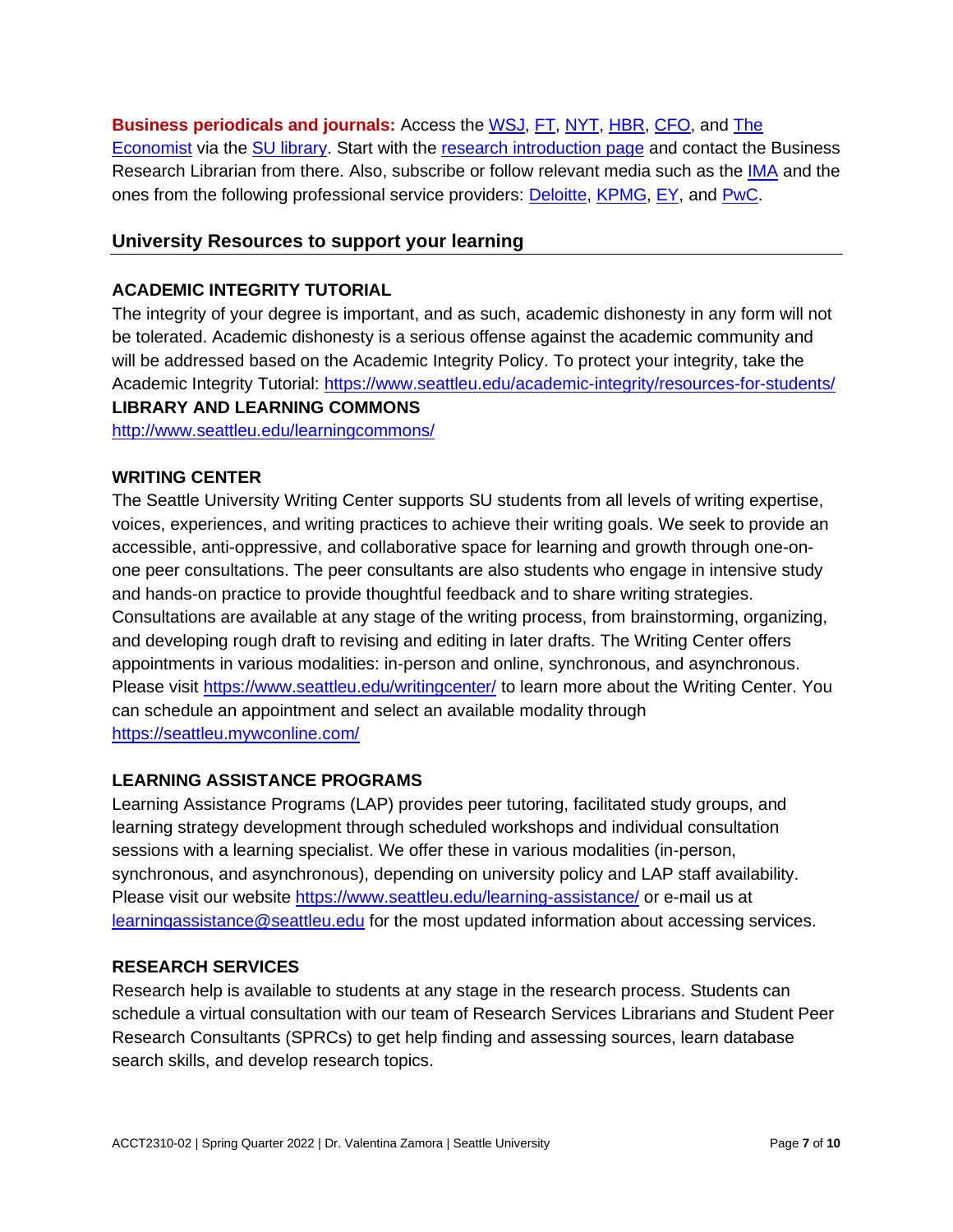To learn more, or for assistance via chat/phone/email, check out our Ask a Librarian page [\(https://www.seattleu.edu/library/askalibrarian/\)](https://nam02.safelinks.protection.outlook.com/?url=https%3A%2F%2Fwww.seattleu.edu%2Flibrary%2Faskalibrarian%2F&data=04%7C01%7Cgreend%40seattleu.edu%7Caf170627cc644517733608d987810488%7Cbc10e052b01c48499967ee7ec74fc9d8%7C0%7C0%7C637689810460609282%7CUnknown%7CTWFpbGZsb3d8eyJWIjoiMC4wLjAwMDAiLCJQIjoiV2luMzIiLCJBTiI6Ik1haWwiLCJXVCI6Mn0%3D%7C1000&sdata=3rJuro%2BhtMlVVPjhwojZgyh%2F7YW9rZpyLeZrvY5Jr5Y%3D&reserved=0) or book a Virtual Consultation online [\(https://www.seattleu.edu/library/consultation/\)](https://www.seattleu.edu/library/consultation/).

### **MATH LAB**

The Math Lab offers one-on-one tutoring to students enrolled in lower division mathematics courses. Please visit our website at [https://www.seattleu.edu/scieng/math/student](https://www.seattleu.edu/scieng/math/student-resources/math-lab/)[resources/math-lab/](https://www.seattleu.edu/scieng/math/student-resources/math-lab/) for more information.

# **ENGLISH-LANGUAGE LEARNING CENTER (ELLC)**

The English Language Learning Center (ELLC) offers free tutoring for all SU students who are non-native speakers of English. Experienced ELLC tutors can help you improve your English language skills and better understand American culture. We can help with any type of assignment: written essays, online discussions, oral presentations, interview practice, etc. For the schedule or to book a session please visit <https://www.seattleu.edu/ellc/ellc-tutoring/>

# **SUPPORT FOR REMOTE LEARNING**

Remember to review the online tutorial that our Center for Digital Learning and Innovation has created to support your remote learning experience: <https://seattleu.instructure.com/courses/1563070>

Students and faculty have reported a more engaging learning experience when using video on Zoom. We know not everyone has the ability to have their camera on all the time, for a variety of reasons. If you aren't able to do so, be sure to stay connected in other ways (in chat or vocally).

# **BORROW A CHROMEBOOK OR AN INTERNET HOTSPOT FROM THE LIBRARY**

If you are having difficulty with remote learning because your laptop is older or your internet access is patchy, the Library is currently loaning out Chromebooks and internet hotspots. You can submit a request by emailing the Library; follow the link under "Technology Lending" at: <https://libguides.seattleu.edu/technology#s-lg-box-23259286>

# **University policies**

#### **SUPPORT FOR STUDENTS WITH DISABILITIES**

Seattle University values diverse types of learners and is committed to ensuring that each student is afforded an equal opportunity to participate in learning experiences. Disability Services (DS) works with students with disabilities to provide reasonable accommodations to support their learning experiences. Disabilities include "invisible disabilities," such as a learning disability, a chronic health problem, or a mental health condition. This could include any longterm effects of COVID, even after recovery ("long-COVID"), if a health care provider determines it is a chronic health problem.